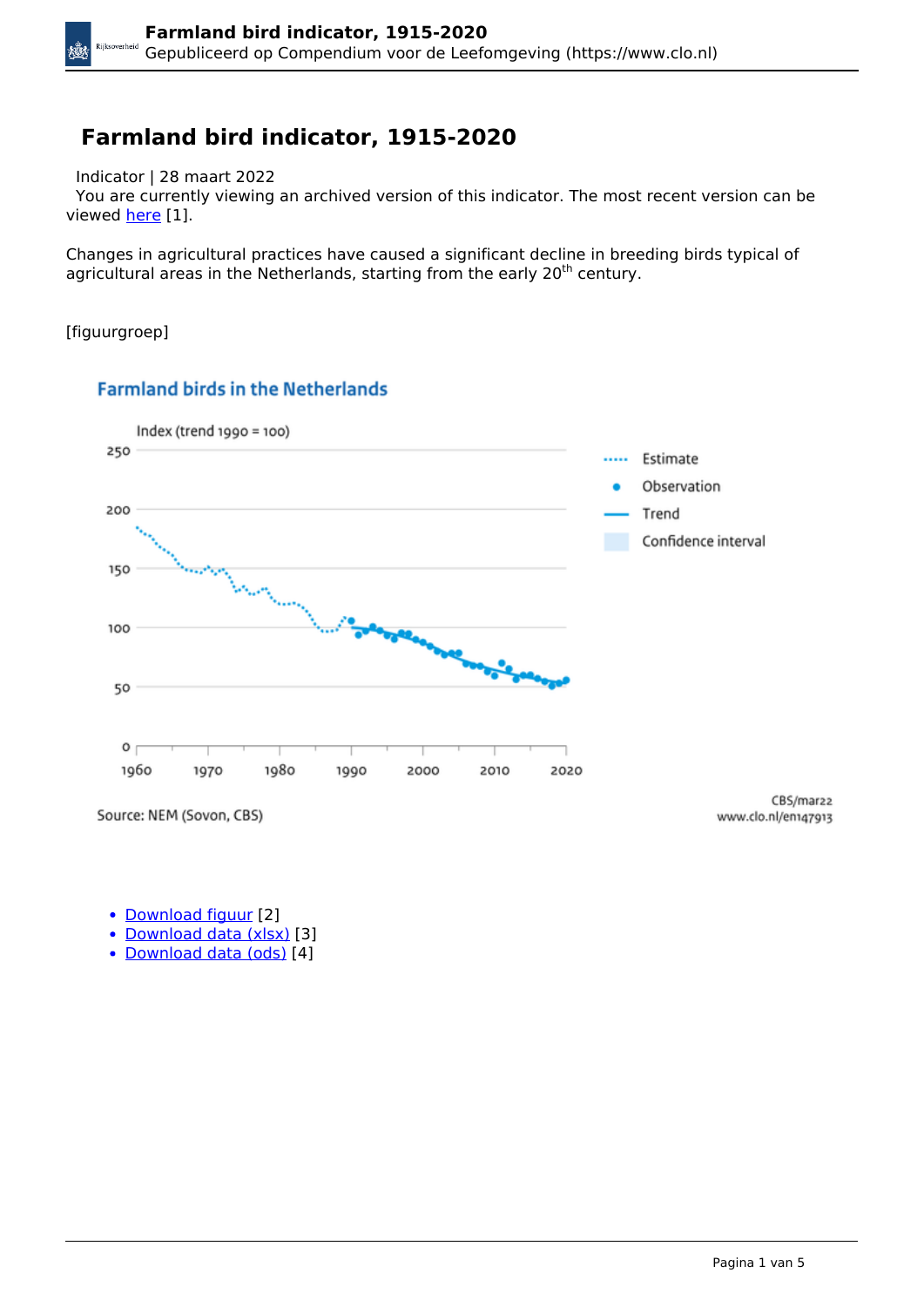#### Birds of open farmland and of farmyards and thicket



Source: NEM (Sovon, CBS)

兤

- [Download figuur](https://www.clo.nl/sites/default/files/infographics/1479_005g_clo_13_en.png) [5]
- [Download data \(ods\)](https://www.clo.nl/sites/default/files/datasets/c-1479-005g-clo-13-en.ods) [6]
- [Download data \(xlsx\)](https://www.clo.nl/sites/default/files/datasets/c-1479-005g-clo-13-en.xlsx) [7]

www.clo.nl/en147913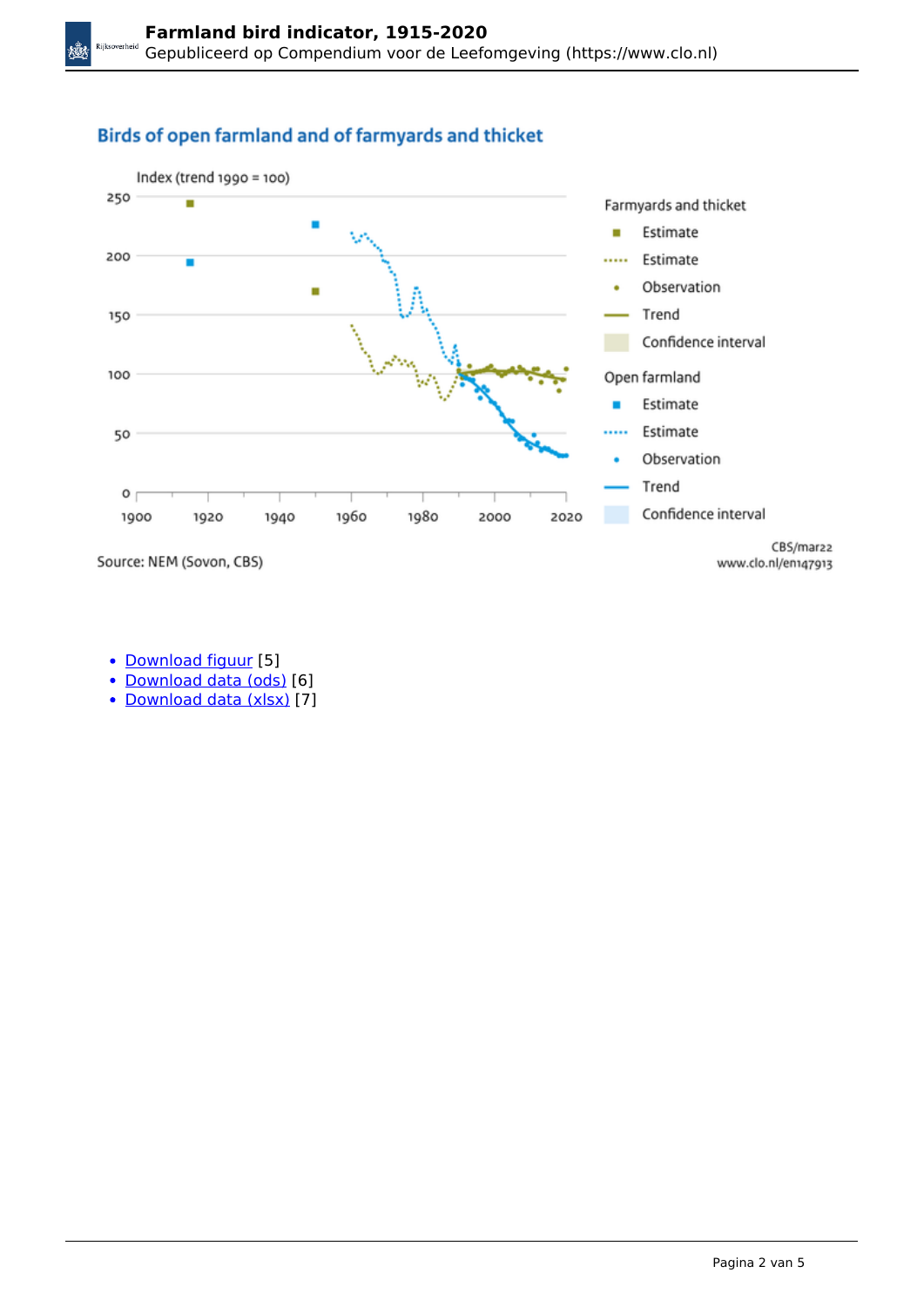#### **Farmland birds in the European Union**



- [Download figuur](https://www.clo.nl/sites/default/files/infographics/1479_004g_clo_13_en.png) [8]
- [Download data \(xlsx\)](https://www.clo.nl/sites/default/files/datasets/c-1479-004g-clo-13-en.xlsx) [9]
- [Download data \(ods\)](https://www.clo.nl/sites/default/files/datasets/c-1479-004g-clo-13-en.ods) [10]

[/figuurgroep]

# **Developments in the Netherlands as of 1990**

There has been a substantial overall decline in farmland bird populations since 1990 (first tab page). Twenty different species have dwindled while five have increased and two have remained stable. A few declining species had already become rare by 1990, including the corn bunting and the ruff. However, other much more common species have lost ground as well since 1990; these include the black-tailed godwit, the northern lapwing and the Eurasian oystercatcher. The two species with the highest growth rates are the European stonechat and the European goldfinch.

Rather than a large variety of farmland bird species, nowadays large flocks of geese dominate the agricultural landscape. The past few decades have seen a surge in goose populations during the winter season, along with the emergence of a large breeding population. Nevertheless, the various goose species do not count as typical farmland birds because, during breeding season, they are commonly found in many other habitat types as well, for example in marshland.

# **Developments in the Netherlands as of 1900-1930**

Populations of breeding birds typical of agricultural areas in the Netherlands (meadow birds, arable birds, farmyard and thicket birds) have dwindled since 1900-1930 (second tab page: period 1900-1930 appearing as '1915'). Nineteen out of the 27 species have shown a continuous decline since 1900-1930 while some species including the European goldfinch are more common now than in the early 20<sup>th</sup> century. Farmland bird populations have declined by more than 70% since 1960 (see second tab page). Divergent historical trends have been observed in open-farmland birds on the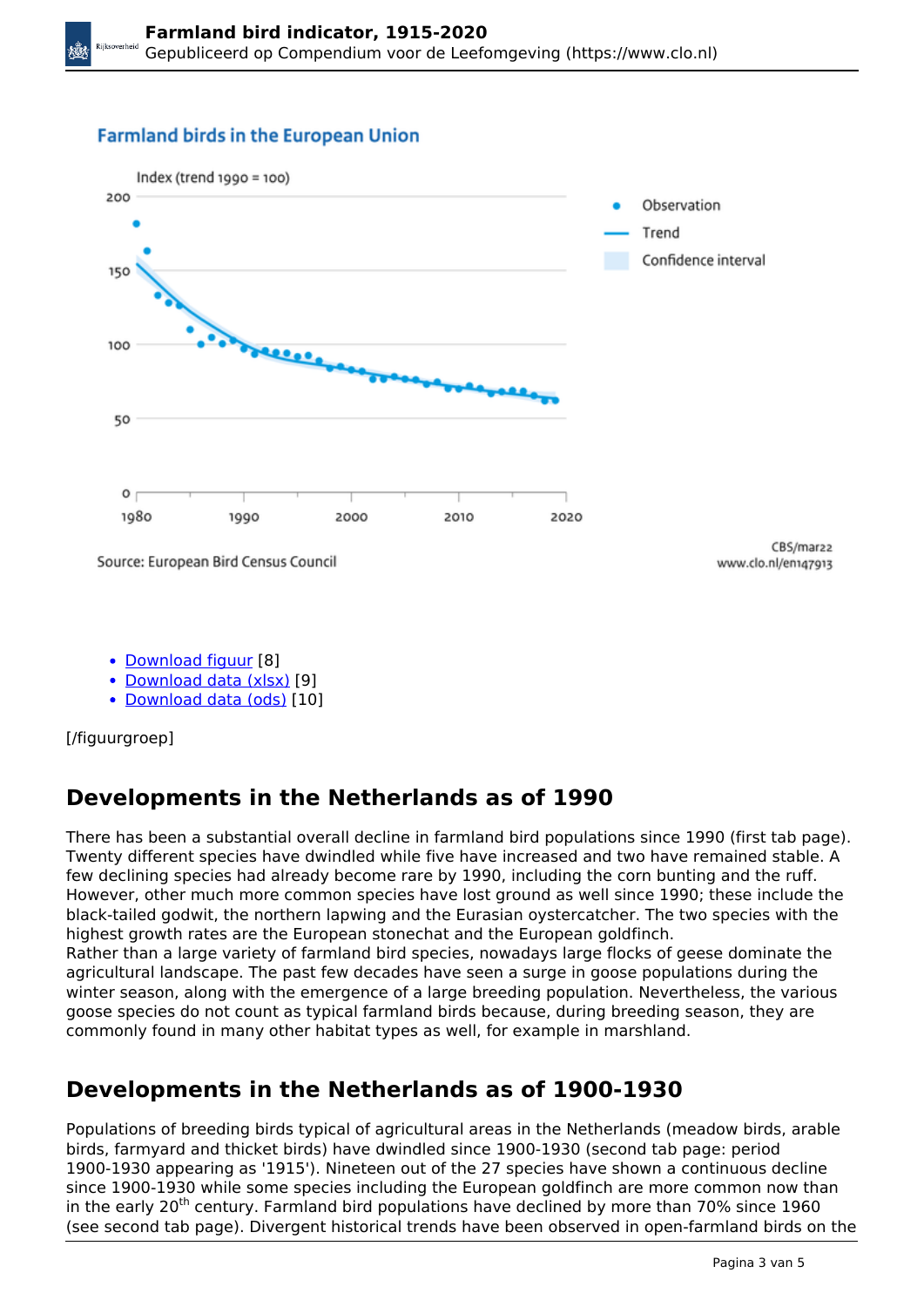one hand (e.g. northern lapwing, black-tailed godwit) and farmyard and thicket birds on the other (e.g. yellowhammer, European stonechat, European goldfinch). As for birds in open farmland (arable land and grassland; 14 species), populations increased over the first half of the 20<sup>th</sup> century, but for many species decline set in after 1960, followed by a still further decrease after 1990. The total decline in open-farmland breeding birds as of 1900-1930 has reached 85 percent. The decline in breeding birds of farmyard and thicket (13 species) began in the early 20<sup>th</sup> century and continued until around 1990. The population has remained fairly stable since then. Overall, this group has dwindled in size by 60 percent. These birds breed in hedges, hedgerows and shrubs on farmland and around farmyards.

#### **Developments in the European Union as of 1990**

This Farmland Bird Indicator is the national version of the European Union's Farmland Bird Indicator (FBI). The FBI shows a similar downward trend in farmland bird populations (third tab page). As of 2004, the European indicator does appear to be stabilising and therefore less negative than the national indicator. The FBI covers 39 breeding bird species and is commonly taken as a key indicator for biodiversity in agricultural areas.

## **Causes of decline in open-farmland birds**

Developments in farmland bird populations are closely related to those in farming practices. The increasing use of chemical fertilisers in the early 20<sup>th</sup> century benefited species including the northern lapwing and the black-tailed godwit as they could avail of more food such as earthworms and other animals living underground in grassland areas. This trend was followed by steady decline as of 1960 due to the increasing intensification of arable and cattle farming. For most species, the changing choice of crops, use of pesticides, higher level of mechanisation and scale increase in agriculture affected the availability of food, nesting opportunities and chick survival rates. More intensive land management has resulted in the loss of nests and younglings, due to a combination of insufficient cover, more predator access and poor growing conditions for the younglings. Agricultural land management (including arable field margin management and the protection of nests) has so far not halted this decline. In addition, many breeding areas have been lost due to expanding urbanisation and infrastructure as well as increasing road traffic. Other species groups as well have deteriorated due to the intensification of agriculture.

## **Causes of decline in farmyard and thicket birds**

Over the course of the 20<sup>th</sup> century, birds of farmyard and thicket have decreased in number due to the disappearance of hedges, hedge rows and bushes from farmland. This was partly the result of the agricultural land exchange ('ruilverkaveling') that was introduced after World War II. Many small landscape elements are still disappearing from areas with sandy soil. In the low-lying part of the Netherlands, however, more habitats suitable for thicket birds have emerged in the open polder landscape in recent decades due to the addition of roadside and farmside vegetation. On balance, the decline in farmyard and thicket birds has therefore levelled off in recent years.

# **Causes of the trends around Europe**

Similar factors are at play in north-western Europe as in the Netherlands. A recent study showed that EU policies to encourage farmers to improve the ecological quality of their land - such as special protected areas for birds and financial incentives within so-called agri-environmental schemes - have been insufficient to halt the decline in farmland bird populations, despite a number of positive effects.

Furthermore, in eastern and southern Europe, natural farmland bird habitats are lost as agricultural activities in unprofitable agricultural areas are more often discontinued, resulting in encroachment and ultimately forest growth.